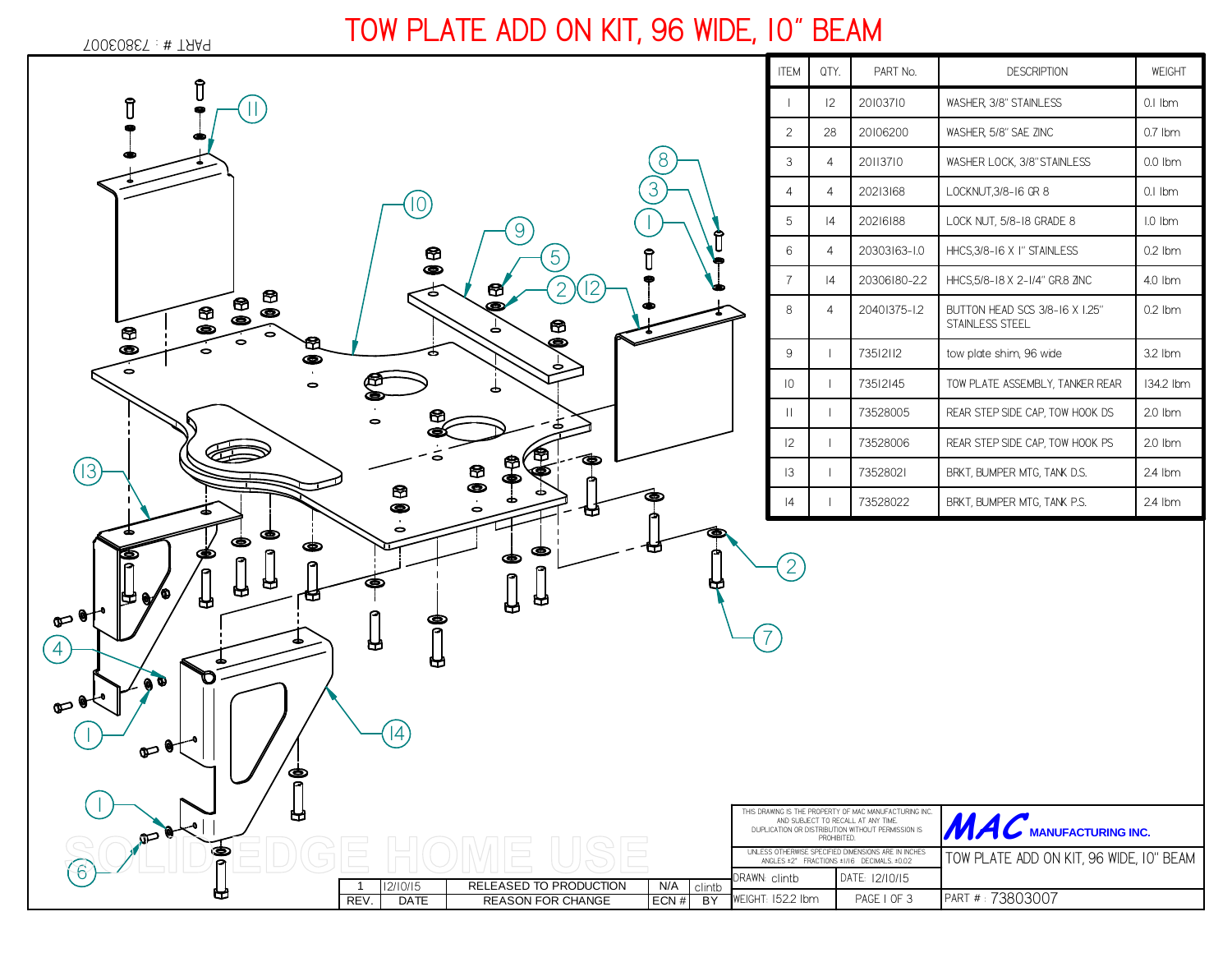## **TOW PLATE ADD ON KIT, 96 WIDE, 10" BEAM**